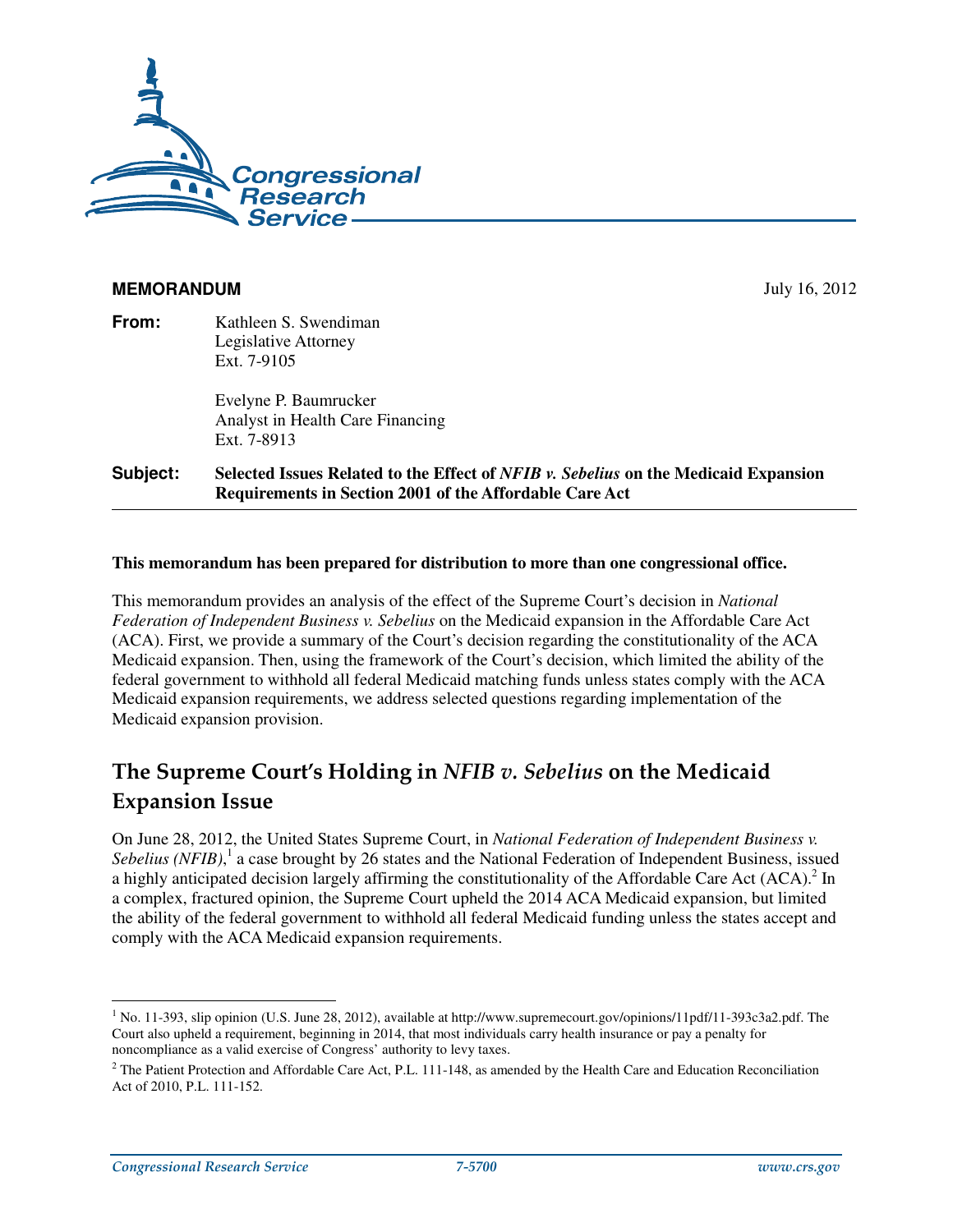The new expansion requirements, set forth in Section 2001 of Title II of ACA, provide that, beginning on January 1, 2014, nonelderly, non-pregnant individuals under the age of 65 with income below 133 percent of the federal poverty level (FPL) will be made newly eligible for Medicaid.<sup>3</sup> The Supreme Court found that compelling the states to participate in the ACA Medicaid expansion, which the Chief Justice found to be essentially a "new program," or else face the possible loss of all federal funds under the current Medicaid program, was coercive and unconstitutional under the Spending Clause of the United States Constitution and the Tenth Amendment.<sup>4</sup> "Congress may use its spending power to create incentives for states to act in accordance with federal policies. But when 'pressure turns into compulsion,'. . . the legislation runs contrary to our system of federalism."<sup>5</sup> The remedy for this unconstitutional violation was to limit enforcement of the ACA Medicaid expansion requirements to only withholding the federal matching funds offered for "newly eligible" individuals in the ACA Medicaid expansion.<sup>6</sup>

#### Divided and Complicated Decision

Three justices, Chief Justice Roberts and Justices Breyer and Kagan, would have held that the Medicaid expansion requirements are constitutional, but that the Constitution is violated by the threat to the states of the loss of existing federal Medicaid funding if they decline to comply with the ACA expansion. Two Justices, Justices Ginsburg and Sotomayor, would have held that the ACA Medicaid expansion is constitutional in its entirety. Four dissenting Justices, Justices Scalia, Kennedy, Thomas, and Alito would have struck down the entire ACA expansion program. In the end, the dissenting Justices agreed with Chief Justice Roberts' plurality that the threat to withhold all ACA Medicaid program funds from noncompliant states was unconstitutionally coercive, providing a majority of seven Justices on that point.<sup>7</sup> In an interesting twist, a different majority of five Justices agreed to the Chief Justice's remedy to strike down only the provision withholding all ACA Medicaid federal matching funds for non-compliance with the ACA expansion provision.<sup>8</sup>

In addition, only Justices Breyer and Kagan were on board with Justice Roberts' "new program – old program" analysis. Justices Ginsburg and Sotomayor only agreed to the remedy; otherwise they would have upheld the new conditions. The fractured nature of this decision, with its three opinions, adds to the complexity of determining its effect on future grant conditions, and on implementation of the ACA Medicaid expansion.

<sup>&</sup>lt;sup>3</sup> Section 2001(a)(1)(C) of ACA, 42 U.S.C. §1396a(a)(10)(i)(VIII). From 2014 to 2016, the federal government will cover 100 percent of the Medicaid costs of these newly eligible individuals, with the percentage dropping to 90 percent, and the states covering the difference, by 2020.

<sup>4</sup> U.S. CONST., Art. I, §8, cl.1.

<sup>&</sup>lt;sup>5</sup> NFIB at 47.

<sup>&</sup>lt;sup>6</sup> "Newly eligible" individuals are defined as nonelderly, non-pregnant individuals with family income below 133 percent of FPL who (1) are not under the age of 19 (or such other age as the state may have elected), and (2) are not eligible under a state plan (or waiver) for full Medicaid state plan benefits or for Medicaid benchmark or benchmark-equivalent coverage, or are eligible but not enrolled (or are on a waiting list) in such coverage as of December 1, 2009. Section 2001(a)(3) of ACA, as amended, 42 U.S.C. §1396d(y)(2)(A). For more information on the Medicaid and CHIP provisions in ACA, see CRS Report R41210, *Medicaid and the State Children's Health Insurance Program (CHIP) Provisions in ACA: Summary and Timeline*, by Evelyne P. Baumrucker et al.

<sup>&</sup>lt;sup>7</sup> Justices Scalia, Kennedy, Thomas, Alito, Breyer, Kagan, and Chief Justice Roberts. In an unusual move, the four Justices who would have struck down the entire expansion program agreed with the Chief Justice that conditioning the continued receipt of federal Medicaid funding on states' compliance with the Medicaid expansion was coercive, and thus unconstitutional, but did not join the majority opinion. Only Justices Breyer and Kagan joined Chief Justice Roberts' controlling opinion.

<sup>8</sup> Justices Ginsburg and Sotomayor joined with the Chief Justice and Justices Breyer and Kagan regarding the remedy.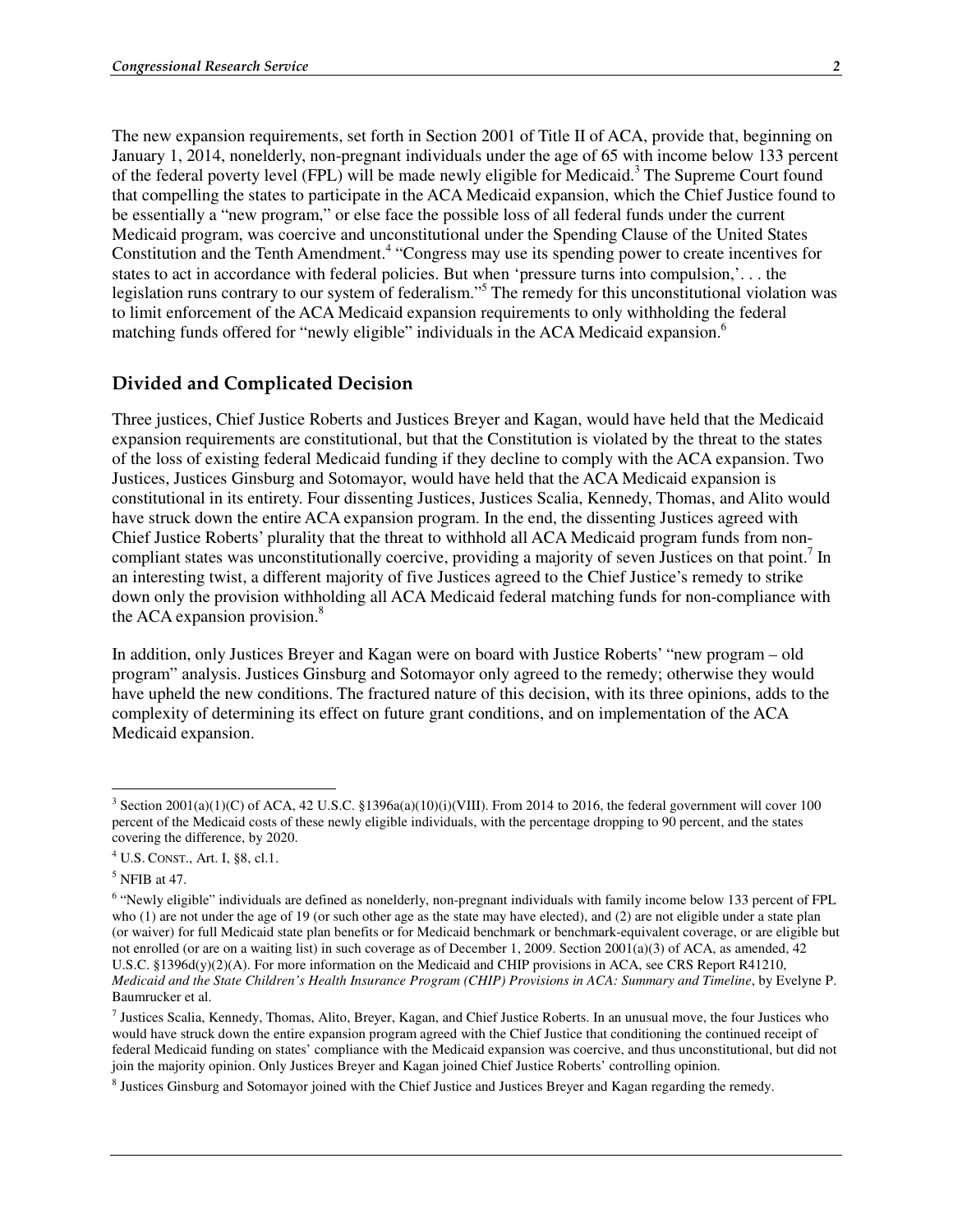In the portion of Chief Justice Robert's opinion joined by Justices Breyer and Kagan, the Chief Justice opined that the Affordable Care Act's Medicaid expansion went too far for two reasons. First, the changes in the health care law were so broad that they essentially created a different program from the one the states originally signed up for, a mandate that the Chief Justice found to be so significant that a state could not have anticipated that Congress' reserved right to "alter" or "amend" the Medicaid program would include such drastic changes.<sup>9</sup> Second, the requirement that states either go along with the changes or possibly lose all their federal Medicaid dollars, which account for about 10 percent of state budgets, doesn't give the states a real choice about whether or not to participate. "In this case the financial 'inducement' Congress has chosen  $\dots$  is a gun to the head," Chief Justice Roberts wrote.<sup>10</sup>

In other words, Congress acted constitutionally in offering states ACA federal funds to expand Medicaid to the new coverage group. If a state decides to accept the new ACA Medicaid expansion funds, it must abide by the ACA expansion coverage rules. However, if a state chooses not to participate in the ACA expansion it cannot lose all of its federal matching funds under the current Medicaid program. The states must have a "genuine choice" to accept or reject the new ACA expansion funds and requirements that come with those funds.<sup>11</sup> While Justice Roberts' opinion is technically the majority opinion only with regard to the Court's remedy, his views are likely to guide the lower courts in the future for new spending power challenges to federal grant conditions.

#### Limited Remedy Fashioned by the Court

The Supreme Court fashioned a very limited remedy for the unconstitutional threat of the loss of all federal Medicaid funds as a condition of implementing the 2014 Medicaid expansion requirements: only federal funds offered to finance medical assistance for the new adult coverage group may be withheld if the states choose not to expand their Medicaid programs to include this new population.<sup>12</sup> As a corollary, if a state accepts the new ACA federal funds to expand its coverage to this new group, and the state becomes non-compliant with any conditions applicable to the ACA expansion group, again, only ACA Medicaid federal funds may be withheld because they are the only funds tied to this "new grant program."13 The Court's decision only limited this new grant program's *enforcement* mechanism; it did not specifically affect, change or limit any other Medicaid or ACA provisions. This distinction will be important going forward.

#### Severability Analysis

Chief Justice Roberts' brief severability analysis reinforces the point that all Medicaid provisions, including pre-ACA and ACA amendments, remain fully intact and operative. First, he stated that the provision which gives the Secretary of HHS general authority to withhold all "further [Medicaid] payments...to the State"<sup>14</sup>if she determines the state is out of compliance with any Medicaid requirement, continues to be valid *except* as applied to the ACA Medicaid expansion program.<sup>15</sup> Then, the Court found

<sup>&</sup>lt;sup>9</sup> Section 1104 of the Social Security Act, 42 U.S.C. §1304, states that "[t]he right to alter, amend, or repeal any provision of this Act is hereby reserved to the Congress."

 $10$  NFIB at 51.

<sup>11</sup> *Id.* at 57.

<sup>12</sup> *Id.* at 55.

<sup>13</sup> *Id.* at 56.

<sup>&</sup>lt;sup>14</sup> Section 1904 of the Social Security Act, 42 U.S.C. §1396c.

<sup>&</sup>lt;sup>15</sup> That application was "severed" under a general severability provision, present in the original 1935 Social Security Act, which (continued...)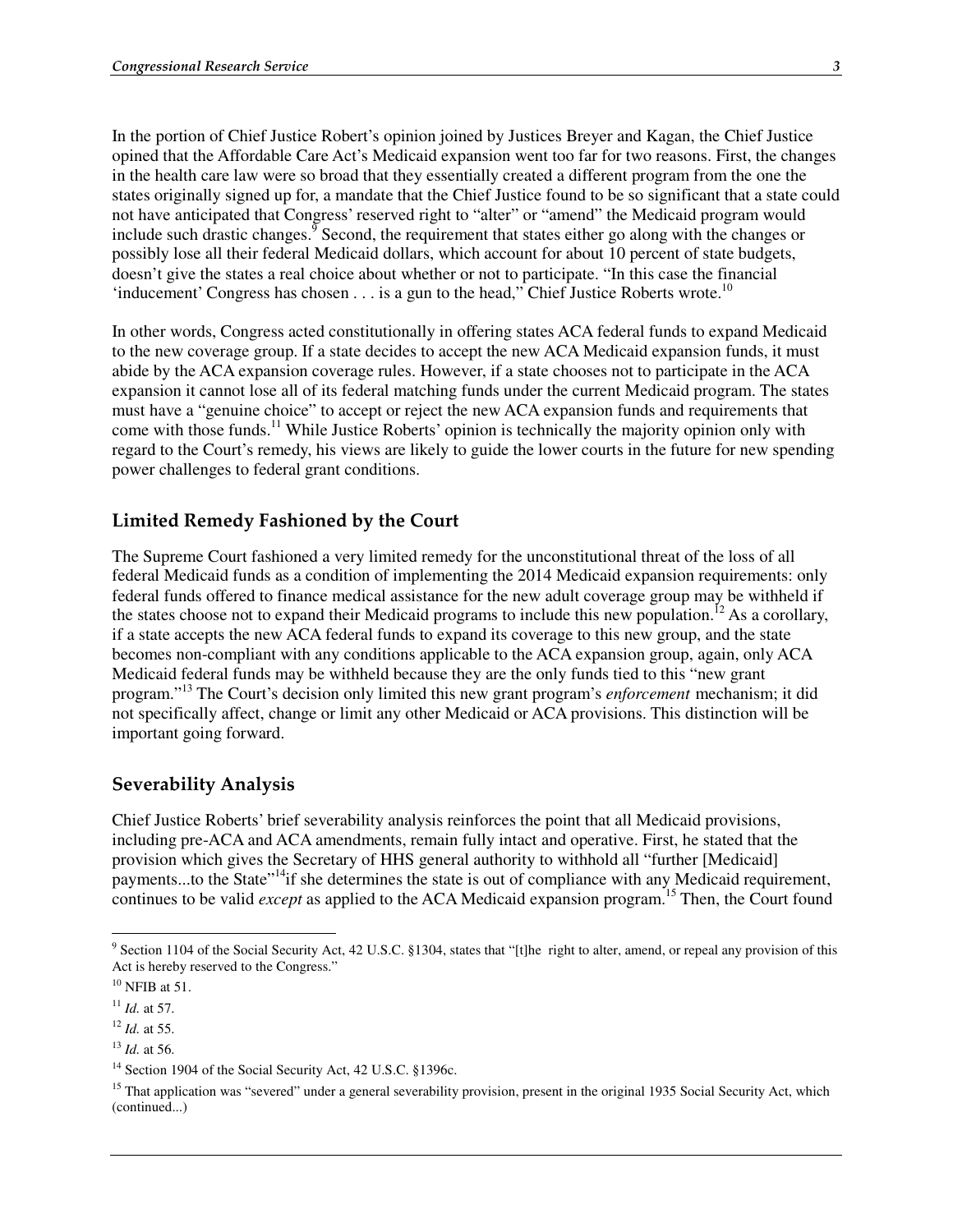that, even without a specific severability provision in ACA, Congress intended the rest of ACA to remain intact even if withholding all federal funds if states do not cover the new adult population in 2014 is unconstitutional. Chief Justice Roberts said the Court was "confident" that "Congress would have wanted the rest of the Act to stand, had it known that States would have a genuine choice whether to participate in the new Medicaid expansion."<sup>16</sup>

This means that if a state declines to expand its Medicaid program to cover the new expansion group, the "new program," the state will forgo only the federal funds (initially 100 percent federal matching payment rate) that would have paid for medical assistance for "newly eligible" individuals in that group. However, all other provisions of the Medicaid statute, both current and in ACA, are "severed" from this remedy, and so remain "fully operative" as provided in law, and should "function in a way consistent with Congress' basic objectives in enacting the statute."17 New program or not, if a state participates in the ACA Medicaid expansion, that part of its program should essentially look the same as it would have before this Supreme Court decision.<sup>18</sup>

# Issues Related to States' "Genuine Choice" Regarding ACA Medicaid Expansion

As noted above, only three Justices joined with Chief Justice Roberts for his "new program" analysis. Nevertheless, this analysis is important for questions about Medicaid provisions in ACA that have some relation to, or effect upon, the ACA Medicaid expansion, but which arguably are not part of the expansion itself.

#### Medicaid Expansion as a "New Program"

As discussed above, a majority of the Justices agreed that Congress cannot compel states to expand Medicaid by threatening to withhold all federal money under the current Medicaid program. In the words of the Chief Justice, "[t]he threatened loss of over 10 percent of a State's overall budget, in contrast, is economic dragooning that leaves the states with no real option but to acquiesce in the Medicaid expansion."<sup>19</sup>

The Chief Justice, in his opinion, reached this conclusion in part by viewing the current Medicaid program as distinct from the ACA Medicaid expansion, which he found to be a "new program" under ACA. However, the Chief Justice did not state as precisely as some might wish what the ACA Medicaid expansion includes and does not include. A good argument may be made that his opinion, taken as a whole, provides sufficient guidance to determine what he meant by the term "Medicaid expansion" for purposes of his "new program" constitutional analysis under the Spending Clause. At the beginning of

 $\overline{a}$ 

<sup>17</sup> *Id.* at 58.

<sup>(...</sup>continued)

states "If any provision of this Act, or the application thereof to any person or circumstances, is held invalid, the remainder of the Act and the application of such provision to other persons or circumstances shall not be affected thereby." Section 1103 of the Social Security Act, 42 U.S.C. §1303.

 $16$  NFIB at 57.

<sup>&</sup>lt;sup>18</sup> This assumes Congress does not make any legislative changes to current law, and the Secretary does not invoke any of her discretionary authorities, such as waiver authorities, to make allowable changes in how a state complies with the statute.  $19$  NFIB at 52.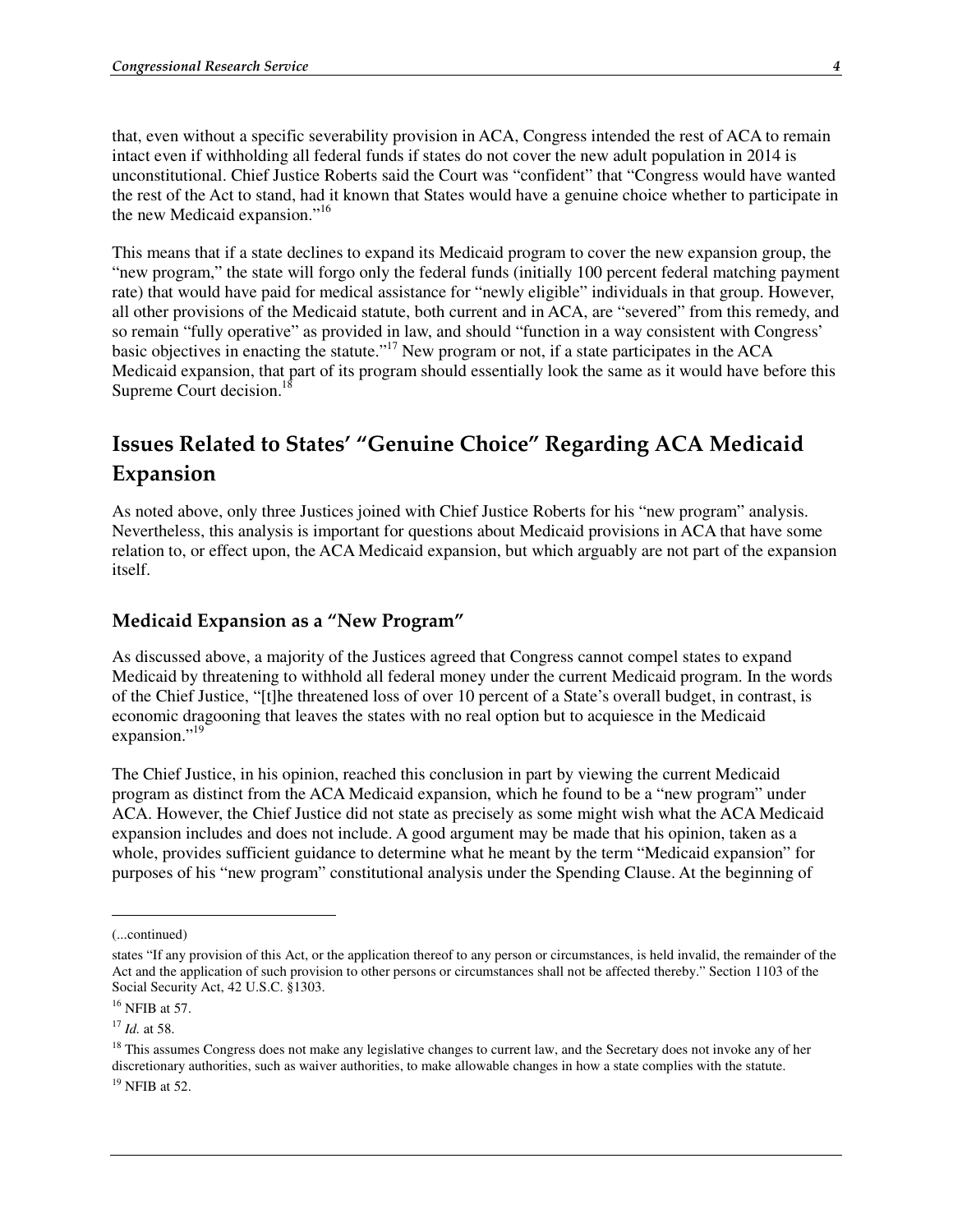this part of his opinion, he cites Section 2001(a)(1) of  $ACA^{20}$  which defines the new category of coverage under the Medicaid expansion as "all individuals under the age of 65 with incomes below 133% of the federal poverty line."21 The Chief Justice goes on to contrast this "expansion in coverage mandated by the Act" with the current Medicaid program, noting that "the manner in which the expansion is structured indicates that while Congress may have styled the ACA expansion a mere alteration of existing Medicaid, it recognized it was enlisting the States in a new health care program."<sup>22</sup> This "structure" included "a separate funding provision to cover the costs of providing services to any person made newly eligible by the expansion,"23 and the different benefits package for this new group*, i.e.,* "a level of coverage that is less comprehensive than the traditional Medicaid benefit package."<sup>24</sup> It seems clear that the ACA Medicaid expansion, which the Chief Justice determines to be a "new program," is the extension of Medicaid coverage to the new ACA 133 percent expansion group for which the federal government will provide enhanced federal matching funds beginning January 1, 2014.

Having determined that the ACA Medicaid expansion and the current Medicaid programs are separate and distinct programs, the Chief Justice ruled that conditioning continued receipt of all federal Medicaid funds on agreeing to the new policy changes to Medicaid that would result from the ACA Medicaid expansion was unconstitutionally coercive: "When, for example, such conditions take the form of threats to terminate other significant independent grants, the conditions are properly viewed as a means of pressuring the States to accept policy changes."<sup>25</sup>

## Maintenance of Effort (MOE) and Modified Adjusted Gross Income (MAGI) Provisions

Following the Supreme Court's decision in *NFIB*, some have argued that the states are no longer required to comply with the ACA maintenance of effort provision (MOE), and the modified adjusted gross income provision (MAGI) because these requirements should be considered part of the ACA Medicaid expansion which the Court determined was a "new program." The states have a choice whether or not to accept the Medicaid expansion funds, so if these provisions are part of that "new program," these requirements would be voluntary. A careful reading of the Court's holding supports the conclusion that these two provisions are unaffected by the Supreme Court's ruling, and are enforceable under the current Medicaid statute.

 Section 2001(b) of ACA , entitled "Maintenance of Medicaid Income Eligibility," amends Section 1902(a) of the Social Security Act,<sup>26</sup> to provide that states with Medicaid programs in effect on March 23, 2010, the date of enactment of the Affordable Care Act, must maintain their programs with the same eligibility standards, methodologies, and procedures until the Secretary of HHS determines that the state's insurance exchange is operational. The Medicaid and State Children's Health Insurance Program (CHIP) MOE for children up to age 19 continues until September 30, 2019. Failure to comply with the MOE requirements means a state risks losing all of its federal Medicaid matching funds. The MOE provision does not prohibit states from cutting Medicaid in other ways, such as by reducing provider reimbursement

26 42 U.S.C. §1396a.

 $\overline{a}$ <sup>20</sup> 42 U.S.C. §1396a(a)(10)(A)(i)(VIII).

 $^{21}$  *Id.* at 45.

 $22$  NFIB at 54.

<sup>23</sup> *Id.* at 54.

<sup>24</sup> *Id.* 

 $25$  NFIB at 50.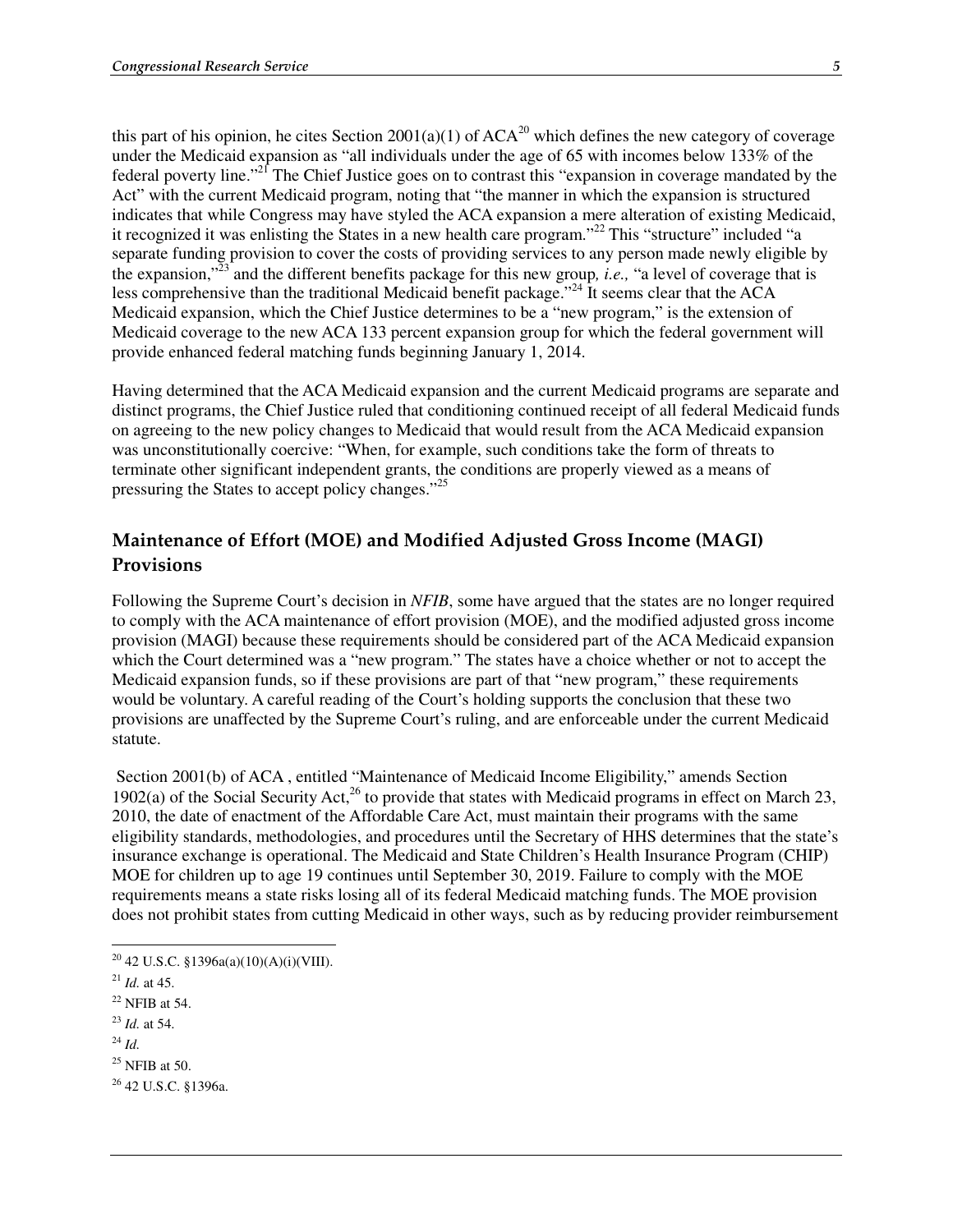rates or by eliminating optional benefits. Neither are states prohibited from expanding Medicaid coverage during the MOE period. $2^2$ 

The Supreme Court in *NFIB* gave no indication it considered this provision to be part of the "new Medicaid expansion program" for which the states must have a "genuine choice." Arguably, the MOE provision is not part of the "new program" because it is not a requirement that is attached to the new ACA expansion funds that a state has a choice to accept, or not; it is a requirement, already in effect, pertaining to a state's current Medicaid population, attached to current Medicaid funds, not future ACA expansion funds. While one may argue that the MOE requirement is related to the Medicaid expansion, it would be difficult to view this requirement as an integral part of the ACA expansion program itself, particularly since the MOE requirement is linked to the date the state's insurance exchange becomes fully operational, which is not necessarily the same date as the ACA Medicaid expansion begins.<sup>28</sup>

The Supreme Court's decision does not make changes to the current Medicaid program. This point was made clear in the Court's severability analysis when it said that "Congress would have wanted the rest of the Act to stand, had it known that States would have a genuine choice whether to participate in the new ACA Medicaid expansion."<sup>29</sup> This supports the interpretation that the MOE requirement and its enforcement by the potential loss of all current federal Medicaid matching funds "stands," remaining untouched by the Court's ruling*.* 30

On July 10, 2012, the Secretary of Health and Human Services, Kathleen Sebelius, sent a letter to the nation's governors indicating that while the Supreme Court limited enforcement of the states' rejection of the ACA Medicaid expansion provisions, the Court did not change any other ACA or Medicaid provisions. "The Supreme Court held that, if a state chooses not to participate in this expansion of Medicaid eligibility for low-income adults, the state may not, as a consequence, lose federal funding for its existing Medicaid program. The Court's decision did not affect other provisions of the law."<sup>31</sup>

A similar line of reasoning applies to the MAGI provision. Section 2002 of ACA, entitled "Income Eligibility for Nonelderly Determined Using Modified Gross Income," amends Section 1902(e) of the Social Security Act<sup>32</sup> to provide that, starting January 1, 2014, eligibility for Medicaid for most

 $\overline{a}$ 

32 42 U.S.C. §1396a(e).

 $^{27}$  Section 2001(b)(3) of ACA provides for an exemption to this MOE requirement for states that have, or are projected to have, a budget deficit, but only for non-pregnant, non-disabled adults who are eligible for medical assistance under a state plan or waiver of a state plan, and whose income exceeds 133 percent of the federal poverty level. For more information on the ACA MOE provision, see CRS Report R41835, *Medicaid and CHIP Maintenance of Effort (MOE): Requirements and Responses*, by Evelyne P. Baumrucker.

<sup>&</sup>lt;sup>28</sup> Section 2001(b)(1) of ACA.

 $^{29}$  NFIB at 57. Justice Roberts' opinion does not take specific note of the many other provisions in ACA that either make structural changes to the Medicaid program or are related in some way to the Medicaid expansion coverage group. This may not be surprising since the Chief Justice made it clear that the Court's limitation on "coercing" a state into covering the new Medicaid expansion population did not affect any other provisions of Medicaid or ACA.

 $30$  A completely different analysis would be required if the MOE provision were challenged as an unconstitutional condition under the precedent of *NFIB.* The narrow holding of *NFIB* suggests this provision might be found constitutional by the courts, particularly since states are required to maintain their current Medicaid programs, not expand them, and, arguably, the MOE requirement does not accomplish a "transformation" of the Medicaid program that states could not have anticipated. *See* CRS Report WSLG117, *Conditioning Federal Grants after NFIB v. Sebelius: Carrots, Sticks, and New Programs*, by Kathleen S. Swendiman.

<sup>&</sup>lt;sup>31</sup> See Letter from Kathleen Sebelius, Secretary, Department of Health and Human Services, to Governors (July 10, 2012), available at http://capsules.kaiserhealthnews.org/wp-content/uploads/2012/07/Secretary-Sebelius-Letter-to-the-Governors-071012.pdf.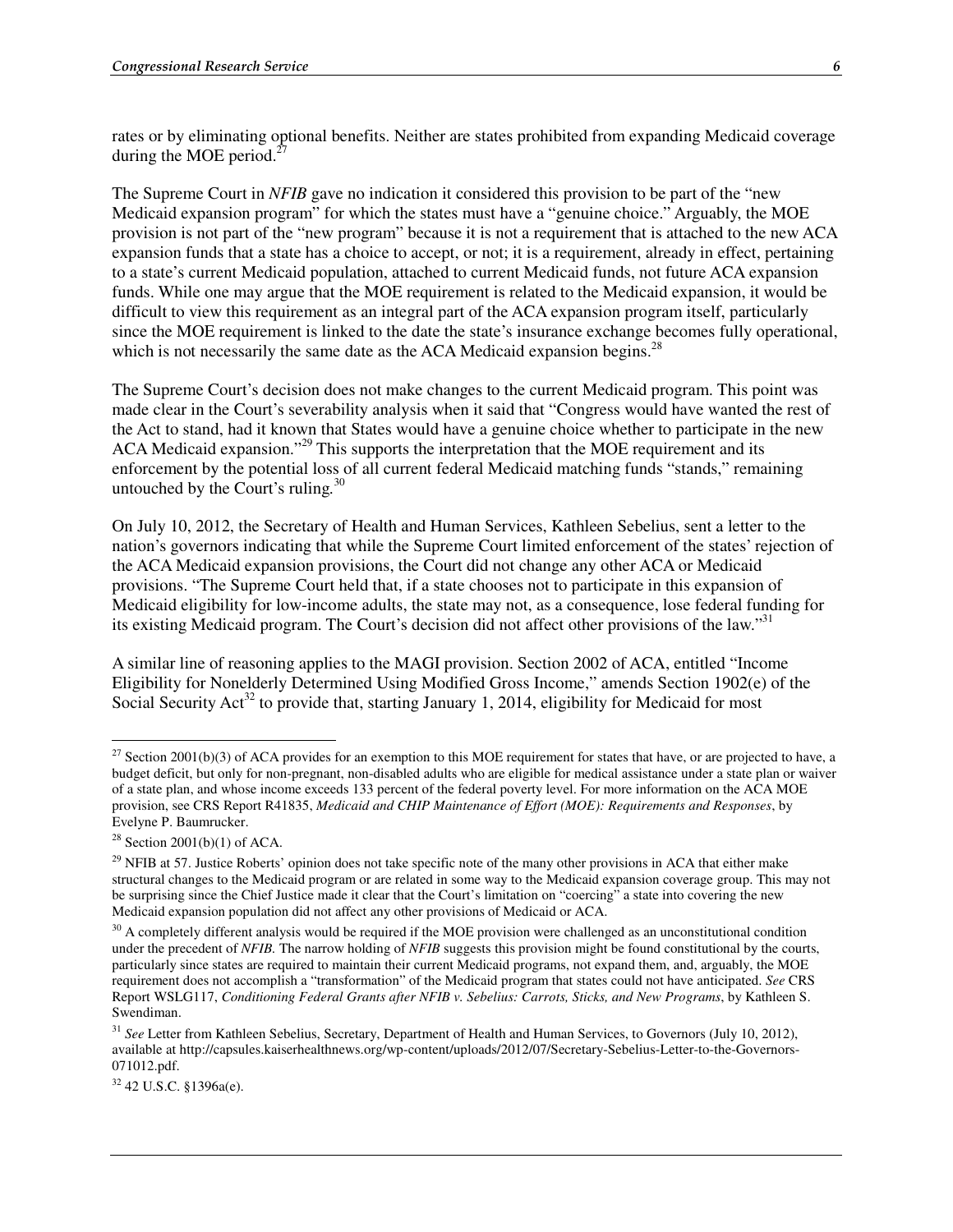individuals, as well as for CHIP, will be determined using methodologies that are based on modified adjusted gross income as defined in the Internal Revenue Code. Eligibility for advance payments of premium tax credits for the purchase of private insurance coverage through state insurance exchanges will also be based on  $MAGI.<sup>33</sup>$ 

Following the Supreme Court's decision in *NFIB*, if states choose to participate in the ACA Medicaid expansion, it appears they will have to comply with all conditions that come with that choice, including compliance with MAGI standards for determining income eligibility for the ACA expansion population, as well as certain other existing Medicaid eligibility categories.<sup>34</sup> If a participating state does not comply with MAGI standards for the ACA expansion population, ACA expansion funds could be withheld. As Justice Roberts stated in *NFIB*, "Nor does [this holding] affect the Secretary's ability to withdraw funds provided under the Affordable Care Act if a State that has chosen to participate in the ACA expansion fails to comply with the requirements of that Act."<sup>35</sup>

If states choose not to participate in the Medicaid expansion, given the Court's severability analysis, the MAGI standards would still be applicable to other parts of the state's Medicaid program, CHIP program and for determining an individual's eligibility for federal subsidies toward the purchase of private health coverage through the state exchanges. As discussed above, all Medicaid and ACA provisions are "severed" from the remedy the Court fashioned to address the unconstitutional threat of the loss of all federal Medicaid funds if the states do not accept the ACA expansion funds and attached conditions.

# Issues Related to ACA Medicaid Expansion Program Going Forward

The Supreme Court upheld ACA's Medicaid expansion provisions, limiting only the possible remedy for states that forgo accepting the new expansion funds and the requirements that come with those funds. "The Court today limits the financial pressure the Secretary may apply to induce the States to accept the terms of the ACA Medicaid expansion. As a practical matter, that means States may now choose to reject the expansion; that is the whole point."36 The Court did not address any of a number of practical issues that may arise going forward.

### States' Ability to Opt In or Out of the Medicaid Expansion

The states now have a "genuine choice whether to participate in the new ACA Medicaid expansion."<sup>37</sup> The Secretary cannot penalize states that refuse to comply with the expansion requirements by taking away their existing federal Medicaid funding, so a state may continue its Medicaid program without

<sup>37</sup> *Id.*

<sup>&</sup>lt;sup>33</sup> Section 2002(a) of ACA, 42 U.S.C. §1396a(e)(a). CMS regulations, effective in 2014, apply the MAGI methodology and related eligibility streamlining requirements to all populations that are not MAGI-exempt, including children, parents, adults, and pregnant women. *See* Medicaid Eligibility Final Rule at http://www.gpo.gov/fdsys/pkg/FR-2012-03-23/html/2012-6560.htm.

<sup>&</sup>lt;sup>34</sup> CMS is currently seeking input on whether states should adopt one methodology for converting existing Medicaid and CHIP income eligibility standards into equivalent MAGI standards under ACA, or if states should be able to choose from two or more alternatives with CMS approval, according to a notice the agency released June 21, 2012, available at

http://www.medicaid.gov/State-Resource-Center/Events-and-Announcements/Downloads/MAGI-income-conversion.pdf. 35 NFIB at 56.

<sup>36</sup> *Id.* at 57.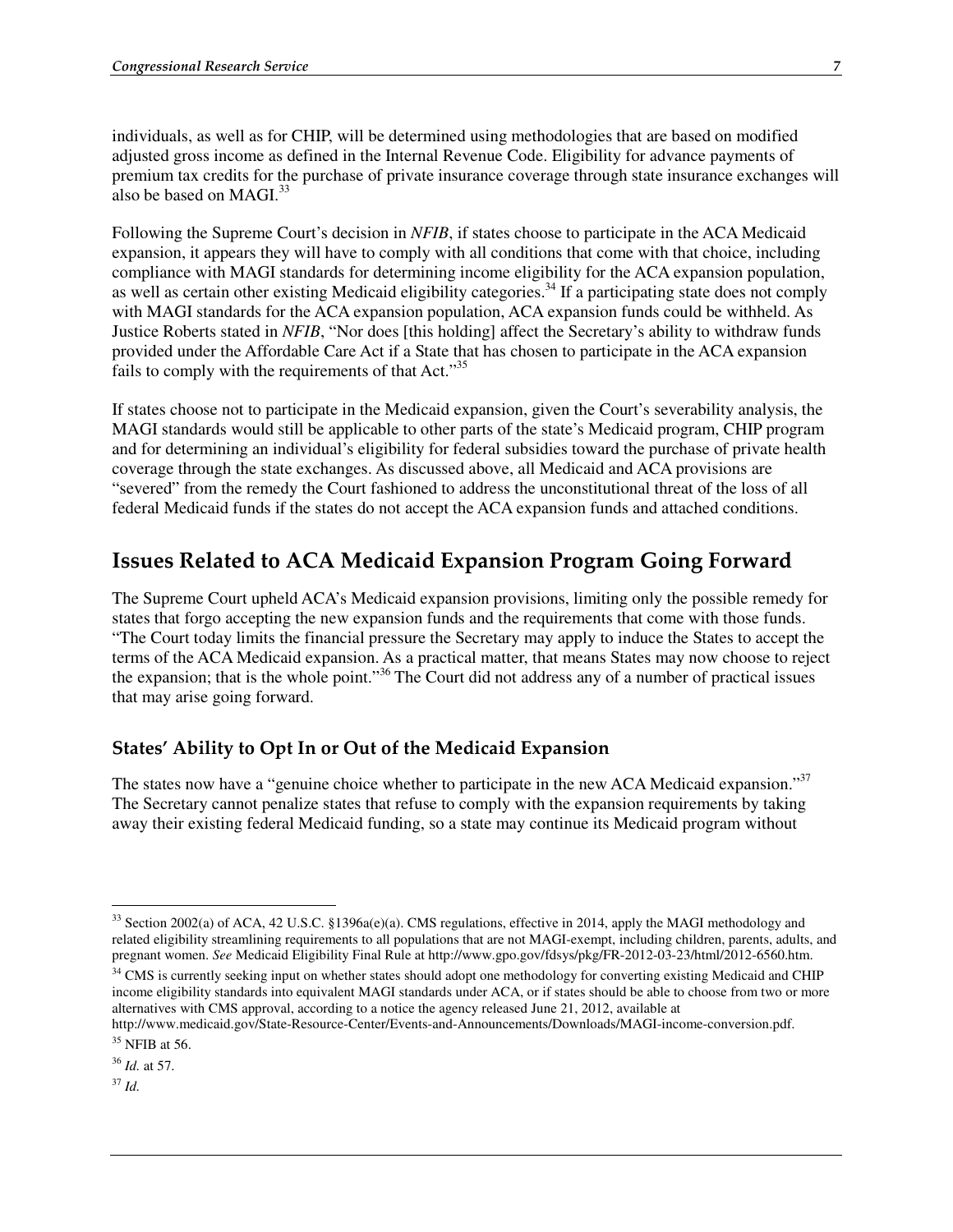expanding its coverage to the ACA expansion group without any federal financial penalty.<sup>38</sup> The initial choice to opt in or opt out is clear under the Court's ruling in *NFIB*.

However, the Court did not address such matters as whether a state that chooses to expand its Medicaid coverage may later decide to "opt out" of that choice and of the expansion requirements; and, whether, now that a state has a "choice," it must exercise that choice by January 1, 2014, or opt in later if it wishes. First and foremost, these practical ramifications of the Court's ruling in *NFIB,* will need to be addressed by the Secretary of HHS, who has overall authority to implement the provisions of the Affordable Care Act, taking into consideration the Supreme Court's decision.

While the Court's holding did not specifically address these and other issues, one may find guidance in the Court's opinion for the question whether a state that chooses to "opt in" to the ACA Medicaid expansion may, at a later time, choose to "opt out." If a state stops providing medical services to the ACA Medicaid expansion population, it would no longer be in compliance with the conditions for receiving the new expansion funds, and those funds could be withheld or terminated by the Secretary. The Chief Justice stated that the Court's holding does not "affect the Secretary's ability to withdraw funds provided under the Affordable Care Act if a State that has chosen to participate in the ACA expansion fails to comply with the requirements of that Act."39 It would appear that, under *NFIB,* the Secretary could not also withhold federal matching funds under the rest of a state's Medicaid program. Conceivably, then, a state may leave or "opt out" of the ACA Medicaid expansion by refusing the expansion funds, without also losing federal funds under the rest of a state's Medicaid program.

In general, states always have the ability to end their participation in federal grant programs by refusing the federal funds offered, thus ending their obligation to comply with the conditions attached to those federal funds. What is unique in this case is the fact that the Chief Justice, for purposes of deciding a constitutional issue, essentially separated the ACA Medicaid expansion from the current Medicaid program for enforcement purposes. As noted above, only a plurality of Justices agreed to this "new program" analysis, so it remains to be seen how much it will be used, or how far it will go, in future court decisions. However, there was a majority on board for the actual remedy to limit the Secretary's enforcement of the Medicaid expansion program requirements, and the Court's opinion set out clear parameters for application of that remedy.

In addition, the Secretary might take the position that, while the states have a choice whether to participate in the ACA expansion or not, compliance must begin January 1, 2014, as stated in the statute, and opting in at a later time is not an option. On the other hand, if a state does not participate in the ACA expansion by that date, and later amends its state plan to meet the ACA Medicaid expansion requirements, a state might argue that the Secretary must approve the state plan amendment at that time. In other words, does the language "beginning January 1, 2014" mean the state's choice must be made by that date, or that the new Medicaid expansion requirements begin on that date, and when the state chooses to amend its state plan to meet those requirements it is eligible for the federal funding? As the Chief Justice said, "[i]t is fair to say that Congress assumed that every State would participate in the ACA Medicaid expansion, given that States had no real choice but to do so."<sup>40</sup> These new questions arise because of the interaction

<sup>&</sup>lt;sup>38</sup> Other expansion requirements, such as the required expansion of Medicaid eligibility for children ages 6-18 in Section 2001(a)(5)(B) of ACA, are still in effect after *NFIB*. This provision is distinct from the provision extending Medicaid eligibility to certain other adult groups in Section 2001(a)(1), initially funded at a 100 percent federal matching rate, which was the focus of the court's majority opinion.

<sup>39</sup> *Id.* at 56.

 $40$  NFIB at 57.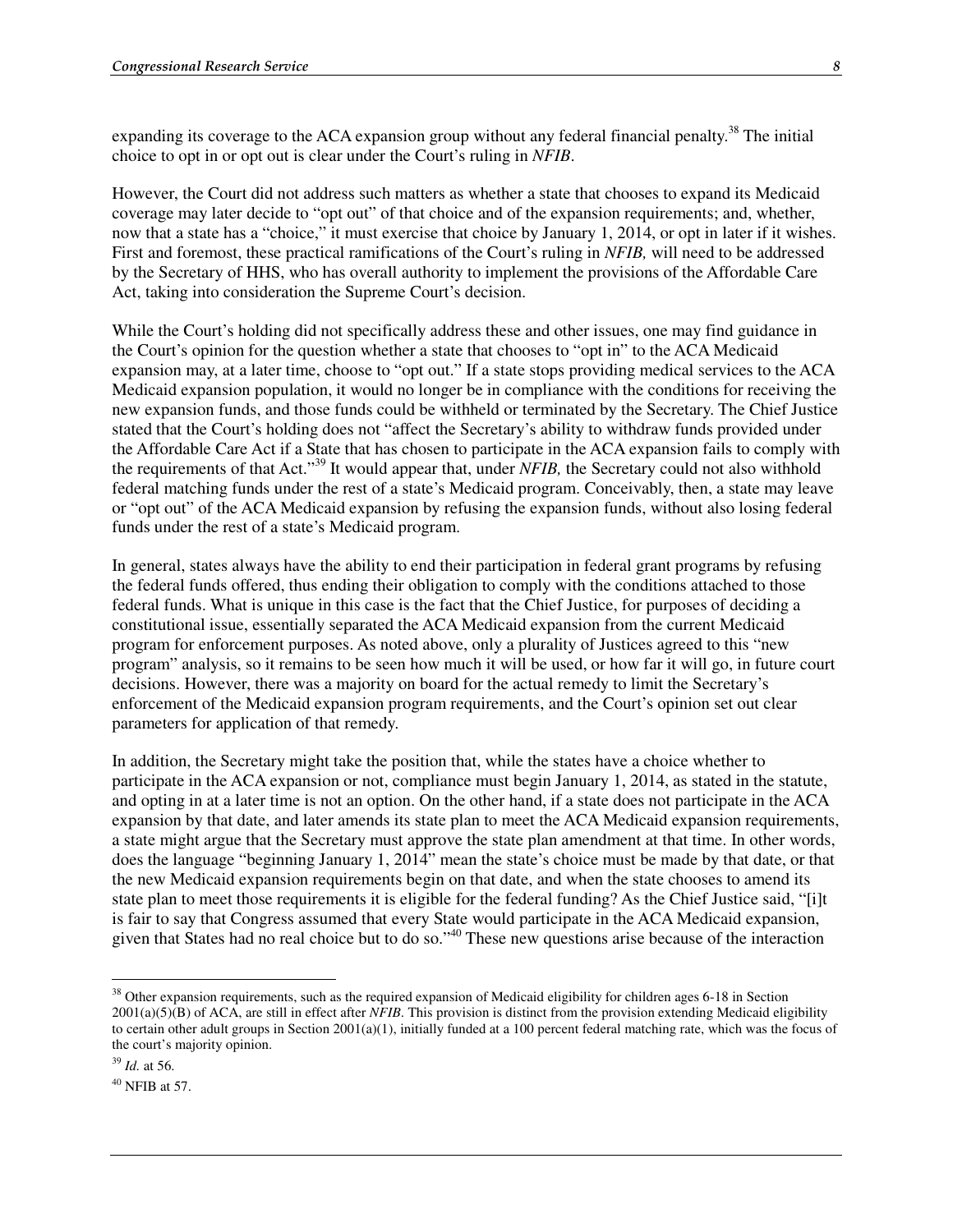of the Supreme Court's decision with a provision Congress thought was simply a modification to the existing Medicaid program, not a "new program."

### Authority of Secretary to Make Changes to the Medicaid Expansion Program

In general, whatever authorities the Secretary has under the Medicaid statute and other statutes, such as waiver authorities, are unaffected by the Court's decision in *NFIB*. The Secretary's broad authority under such provisions as "Section 1115<sup>"41</sup> continues and may be used by the Secretary in accordance with the authorizing statute and her discretion. It may be expected that the Secretary might use her administrative authority and possibly also waiver authorities to provide flexibility and appropriate guidance for implementing the Affordable Care Act in view of the Court's decision. Federal agencies have considerable discretion to interpret the authorizing statutes of federal programs directed to them for implementation. In appropriate cases, the courts will defer to a federal agency's interpretation of an authorizing statute, unless the interpretation is "arbitrary, capricious or manifestly contrary to the statute."<sup>42</sup> In the wake of the Supreme Court's decision in *NFIB*, the Secretary retains considerable discretion to interpret the Affordable Care Act.

For example, the Affordable Care Act includes a deadline for a state to decide whether or not to establish a state insurance exchange, but the law didn't contemplate states being allowed to opt out of the ACA Medicaid expansion without also opting out of their entire Medicaid program, so there is no deadline in the statute for that decision. The Secretary may provide guidance which might include "practical" deadlines, taking into consideration state legislative processes which may need to be involved in the decision to participate or not, and the time needed to meet the 2014 deadline if a state chooses to participate in the expansion.

It is unclear at this point whether states might be able to expand the new ACA expansion partially, for example only up to 100 percent of FPL.<sup>43</sup> On this point, it is noted that the Supreme Court's severability analysis clearly states that the Court's ruling does not change any Affordable Care Act provisions including those that describe the coverage group, funding levels, or timing for the ACA's Medicaid expansion. As currently written, those provisions appear to be mandatory; they do not, by their terms, contemplate a phased-in approach to expansion of the newly eligible population. Presumably, in exchange for the 100 percent matching rate, Congress wanted the entire ACA expansion group covered as of 2014. The statute provides: "A State plan for medical assistance *must* . . . **provide** . . . for making medical assistance available . . . to . . . *all individuals* . . . who are under 65 years of age, not pregnant, not entitled to, or enrolled for, benefits . . ., and whose income . . . does not exceed 133% of the poverty line." (emphasis added). Since the statute is very specific that "all individuals" meeting the statutory qualifications must be covered, it may be argued that coverage is an all-or-nothing proposition for the states.

Whether the Secretary might be able to use her waiver authority to provide some flexibility on this issue if a state does not opt into the Medicaid expansion, such as allowing a state to expand Medicaid coverage to adults only up to 100 percent of FPL, is an open question, and some possible legal and administrative

 $41$  42 U.S.C. §1315(a)(1).

 $42$  Chevron U.S.A., Inc. v. Natural Resources Defense Council, Inc., 467 U.S. 837, 844 (1984). "The power of an administrative agency to administer a congressionally created . . . program necessarily requires the formulation of policy and the making of rules to fill any gap left, implicitly or explicitly, by Congress." Morton v. Ruiz, 415 U.S. 199, 231 (1974).

<sup>&</sup>lt;sup>43</sup> These options might appeal to some states as a way to reduce the ACA expansion population for whom the state will eventually have partial financial obligations, and perhaps to avoid current or future state budget constraints.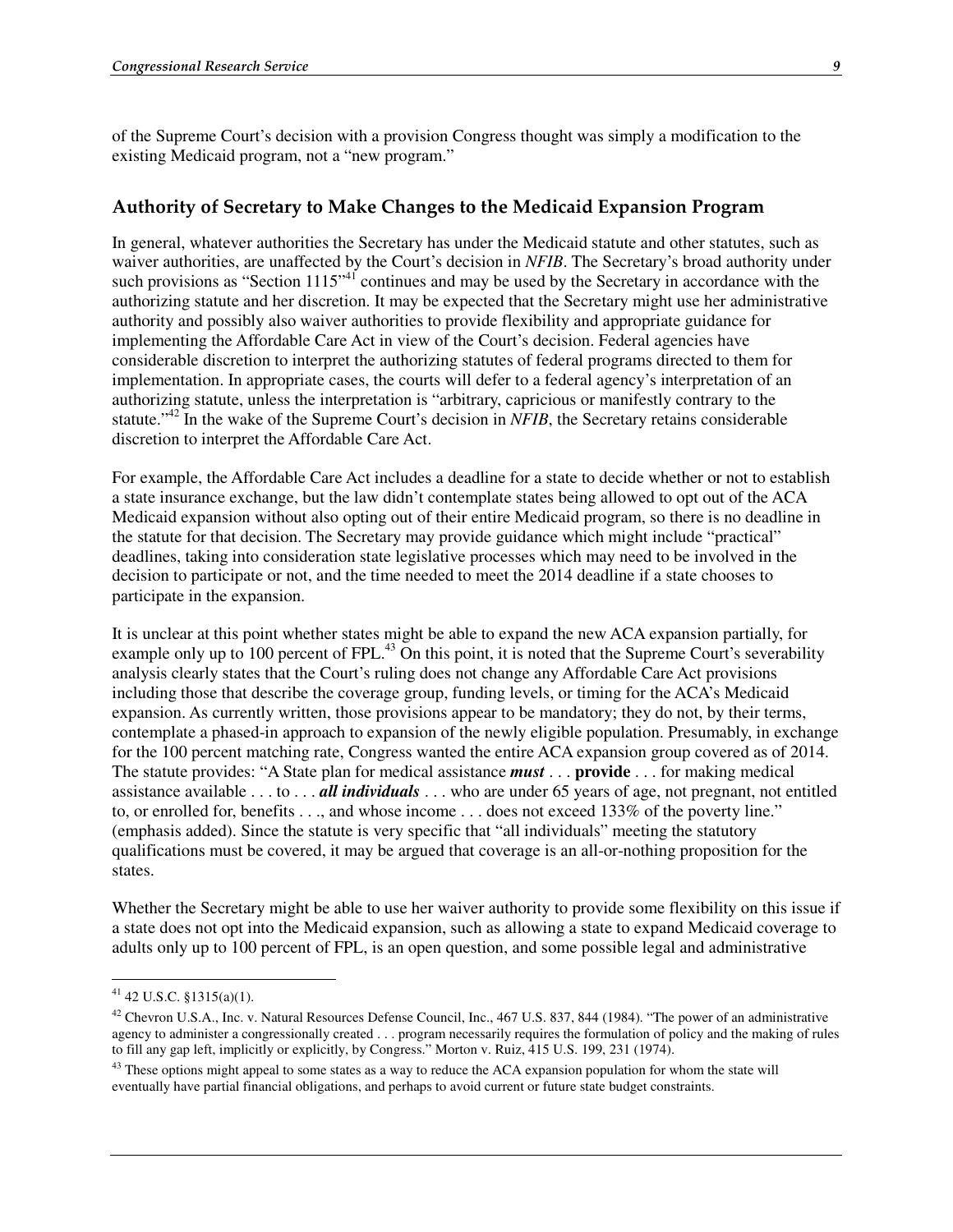issues come to mind that would have to be addressed. The Secretary may, under her Section 1115 demonstration authority, waive the requirements of specific sections of Social Security Act programs, including the Medicaid state plan requirements in Section 1902 of the Social Security Act, $44$  for any "experimental, pilot or demonstration project which, in the judgment of the Secretary, is likely to assist in promoting the objectives of title… XIX of this chapter… in a state or states."45 The Secretary may waive the specified provisions "to the extent and for the period he finds necessary to enable such State or States to carry out such project." The Secretary may also use the Section 1115 waiver authority to pay for costs that are not otherwise matchable under Section 1903 of the Social Security Act.

Since the requirement that a state cover all individuals up to 133 percent of FPL is in Section 1902, that requirement is theoretically waivable, so long as the resulting demonstration project "is likely to assist in promoting the objectives" of the Medicaid program. However, it is not clear that a waiver for a partial Medicaid expansion could include continued access to the enhanced federal matching rate.<sup>46</sup> Section 1115(a)(2) stipulates that expenditures under a waiver are eligible for federal matching under Section 1903 of the Social Security Act, which describes the conditions under which federal financial participation is available. However, the enhanced payment rate is in a different provision, Section 1905.<sup>47</sup> In addition, longstanding administrative guidance that requires waiver costs to be budget neutral to the federal government over the life of the waiver program would need to be considered.<sup>48</sup>

## Conclusion

The Supreme Court's decision in *NFIB v. Sebelius* marks the first time the High Court has struck down conditions on federal grants to states that it determined "cross the line from enticement to coercion."<sup>49</sup> In a divided and complex decision, the Court held that Congress cannot threaten the states with the loss of all federal Medicaid funding if the states decline to expand Medicaid coverage as mandated by the Affordable Care Act. For purposes of the ACA Medicaid expansion program going forward, the most important aspect of the Court's holding beyond its limitation on the Secretary's ability to withhold all federal Medicaid matching funds if a state does not participate in the ACA expansion, is that the Court left all the other provisions of ACA intact and fully operative. While this aspect of the Court's ruling helps to clarify some issues regarding implementation of the ACA Medicaid expansion by the states, other complex legal and practical questions are not easily addressed this early on.

When drafting the Affordable Care Act, Congress did not envision that states would have a choice to refuse the ACA Medicaid expansion requirements without opting out of the entire Medicaid program. Consequently, the Administration is faced with unanticipated implementation challenges and unforeseen consequences stemming from the Court's ruling less than three weeks ago. It is expected that the Secretary will use her statutory and administrative authorities to provide appropriate flexibility and interpretive guidance for implementing the Affordable Care Act in view of the Court's decision. Congress,

 $\overline{a}$ 44 42 U.S.C. §1396a.

<sup>45</sup> Section 1115(a) of the Social Security Act, 42 U.S.C. §1315(a).

<sup>&</sup>lt;sup>46</sup> States may view coverage up to 100 percent FPL as critical since premium credits are only available for those individuals whose MAGI is at or above 100 percent FPL up to 400 percent FPL. Section 1401 of ACA, as amended, 26 U.S.C. §36B(c).  $47$  42 U.S.C. §1396d(y).

<sup>&</sup>lt;sup>48</sup> Medicaid Program, "Demonstration Proposals Pursuant to Section 1115(a) of the Social Security Act Policies and Procedures," 59 Fed. Reg. 49249 (September 27, 1994).

<sup>49</sup> *NFIB* at 58.